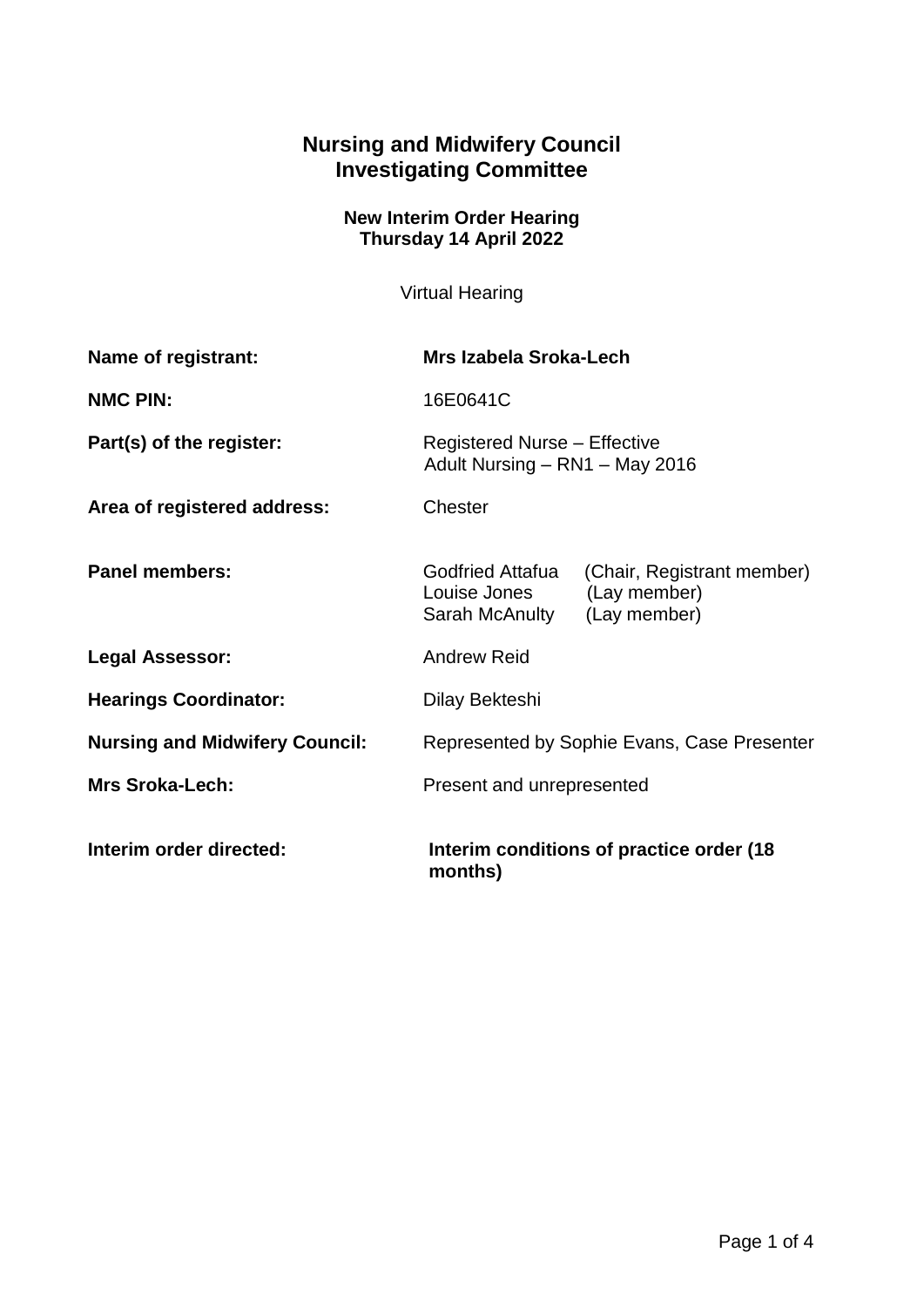## **Decision and reasons on interim order**

The panel decided to make an interim conditions of practice order for a period of 18 months.

The panel has determined that the following conditions are proportionate and appropriate:

'For the purposes of these conditions, 'employment' and 'work' mean any paid or unpaid post in a nursing, midwifery or nursing associate role. Also, 'course of study' and 'course' mean any course of educational study connected to nursing, midwifery or nursing associates.'

- 1. You must limit your employment as a registered nurse to one substantive employer, it must not be an Agency
- 2. You must not be the nurse in charge of any shift
- 3. You must ensure that you are supervised at any time you are working. Your supervision must consist of working at all times on the same shift as, but not always directly observed by another registered nurse
- 4. You must meet monthly with your manager, supervisor or their designated deputy to discuss your conduct and performance, in particular:
	- Recognition and escalation of deteriorating patients
	- Medicines administration and management
	- Safeguarding of vulnerable adults
	- Record keeping and documentation
	- Prioritising and managing workload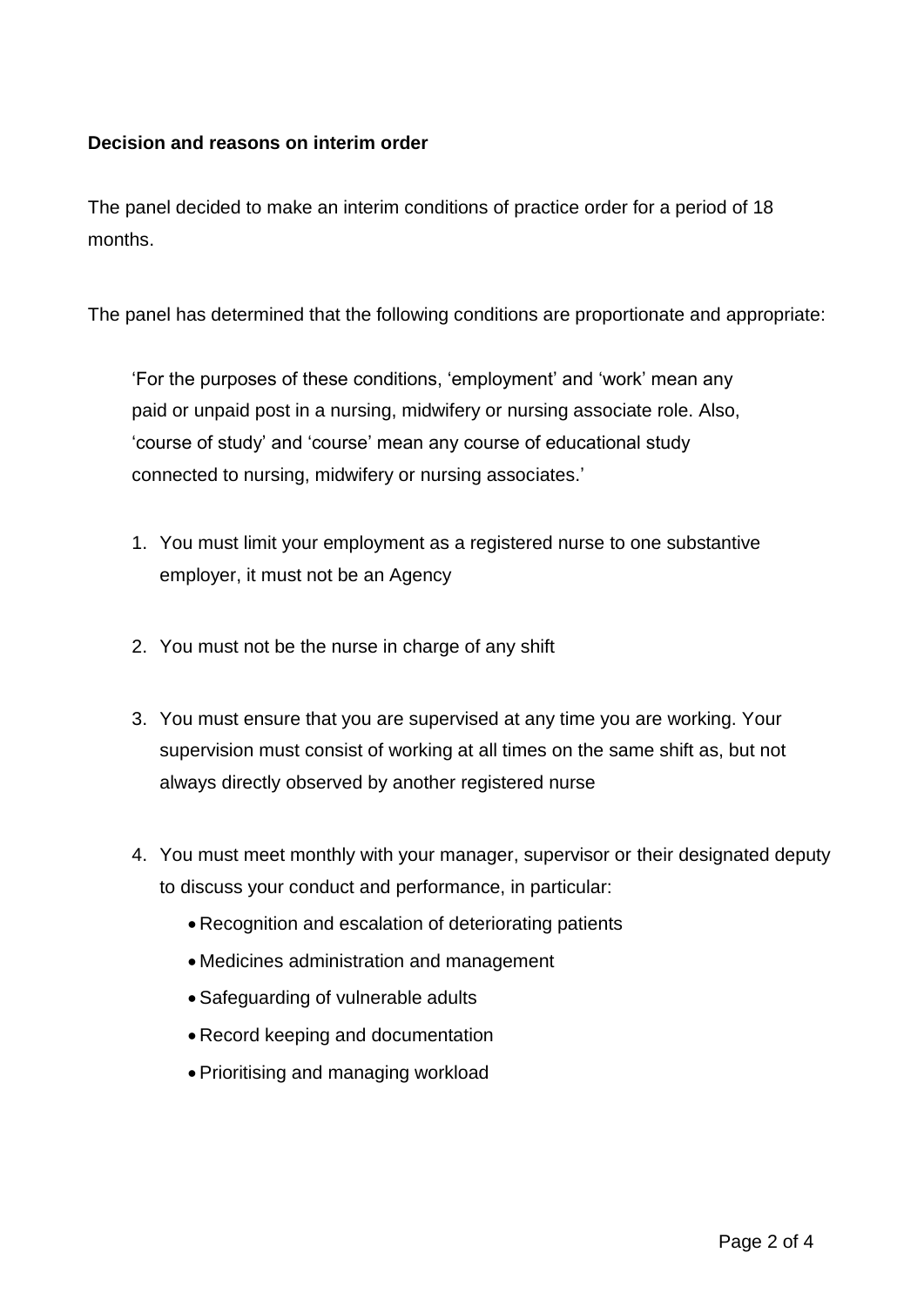- 5. You must provide the NMC with a written report from your manager, supervisor or their designated deputy seven days in advance of any NMC review. This report must include details about your conduct and performance, in particular:
	- Recognition and escalation of deteriorating patients
	- Medicines administration and management
	- Safeguarding of vulnerable adults
	- Record keeping and documentation
	- Prioritising and managing workload
- 6. You must keep the NMC informed about anywhere you are working by:
	- Telling your case officer within seven days of accepting or leaving any employment.
	- Giving your case officer your employer's contact details.
- 7. You must keep the NMC informed about anywhere you are studying by:
	- Telling your case officer within seven days of accepting any course of study.
	- Giving your case officer the name and contact details of the organisation offering that course of study.
- 8. You must immediately give a copy of these conditions to:
	- Any employer
	- Any employers you apply to for work (at the time of application).
	- Any establishment you apply to (at the time of application), or with which you are already enrolled, for a course of study
- 9. You must tell your case officer, within seven days of your becoming aware of:
	- Any clinical incident you are involved in.
	- Any investigation started against you.
	- Any disciplinary proceedings taken against you.